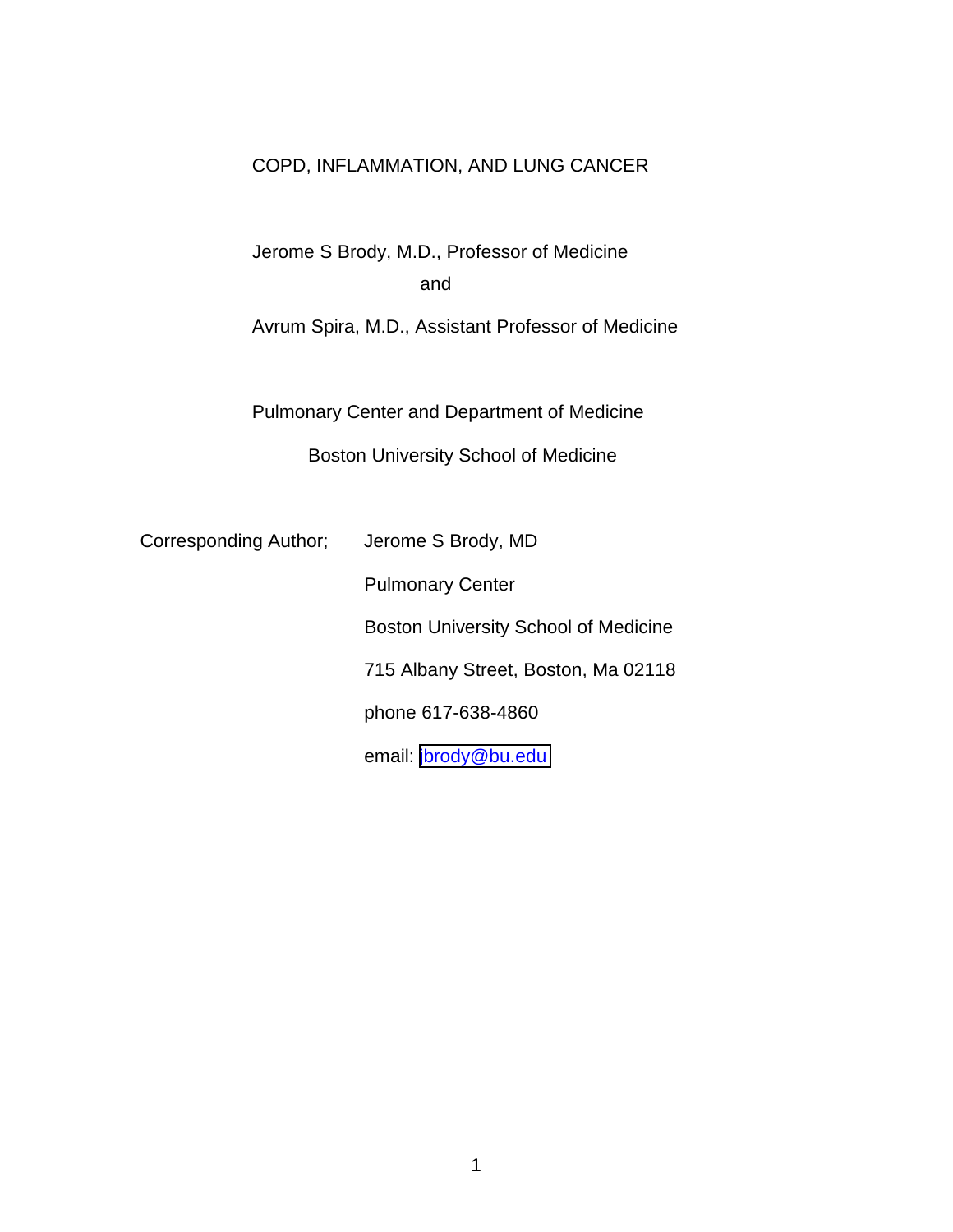## ABSTRACT

Both lung cancer and COPD are associated with cigarette smoking, which by generating reactive oxidant species, induces a chronic inflammatory state in the lung. Activation, particularly of NF-kB occurs in both cancer and COPD, and expression of a number of genes is altered in both diseases. In lung cancer DNA damage, lack of DNA repair and genomic instability predominate whereas matrix degradation, lack of repair and an intense immune response predominate in COPD. The reasons for the different responses to a common inflammatory response induced by smoking remain to be determined, but likely lie in genetic polymorphisms in genes that regulate genome integrity in cancer and that regulate the immune response to tissue destruction in COPD.

Key Words: Reactive oxygen species, Inflammation, genomic instability, lung immune reponse.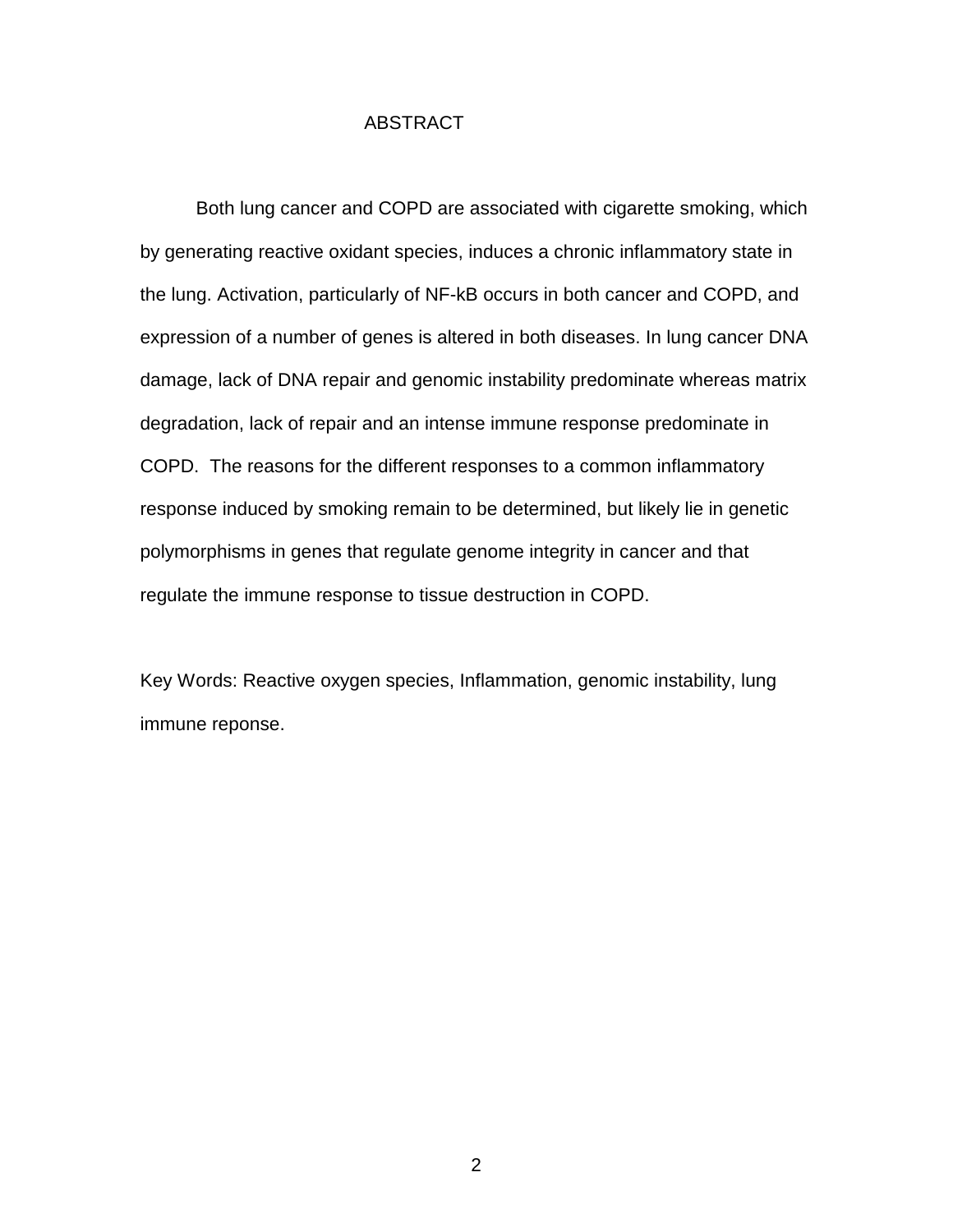It has long been known that cigarette smoke plays a causal role in both COPD and lung cancer. In addition, smokers who have COPD appear to be at increased risk for developing lung cancer, suggesting that there is some link between the processes that induce COPD and those that induce lung cancer  $1,2,3$ . The odds ratio, or relative risk for developing lung cancer, increases 1.4-2.7 fold with moderate COPD and 2.8-4.9 fold with severe COPD. The likelihood of developing lung cancer within 10 years is 3 fold greater in subjects with mild to moderate COPD vs smokers with normal lung function and close to 10 fold greater in subjects with severe  $\text{COPD}^1$ . While cumulative smoking history increases the risk for developing both diseases, in trying to understand disease pathogenesis, it is important to recognize that the majority of smokers develop neither COPD nor lung cancer.

### Chronic Inflammation

Cigarette smoke contains an extremely high concentration of oxidants along with a number of known carcinogens  $4$ . The reactive oxidant species (ROS) generated by smoking induce inflammation in the lung and its airways as well as causing mutations in airway epithelial cell DNA. The risk of developing lung cancer does not disappear after smoking has been discontinued. In the United States lung cancer now occurs in as many former smokers as current smokers <sup>5</sup>. We have recently shown that expression of a large number of genes is altered in the airway epithelial cells of smokers <sup>6</sup>. Expression of many of these genes, especially anti-oxidant and drug metabolizing genes, returns to normal within 2 years of smoking cessation, but expression of a number of putative oncogenes

 $\sim$  3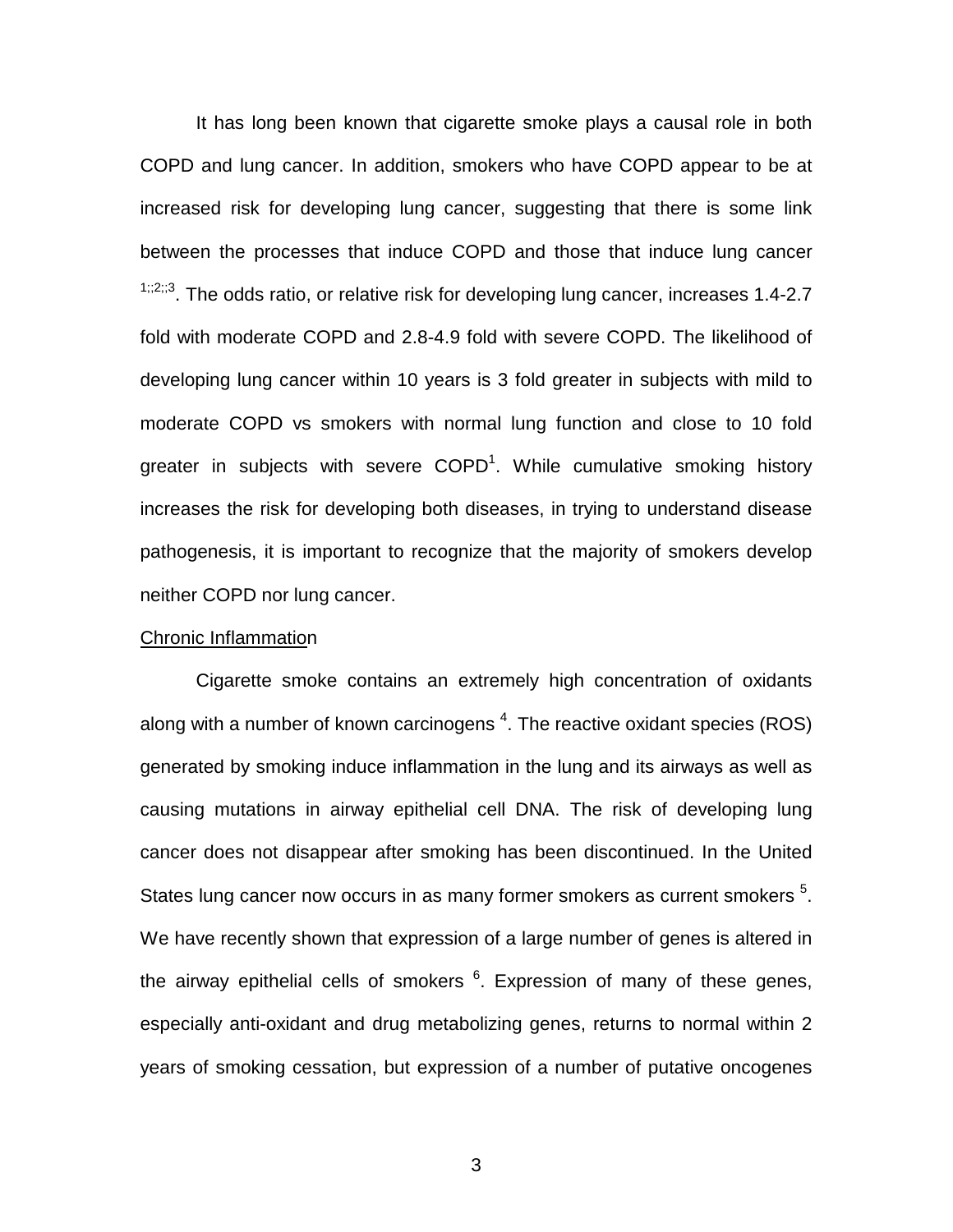and tumor suppressor genes remains altered for decades after smoking has been discontinued. These genes may be in part responsible for the occurrence of lung cancer years after individuals have stopped smoking. In a similar fashion, the local lung inflammation initiated by ROS in cigarette smoke, persists in COPD subjects after they have stopped smoking, generating smoking independent oxidant stress and explaining the persistence and progression of the disease after smoking has been discontinued  $7$ .

Chronic inflammation has been shown to lead to cancer in a number of organs. Reflux esophagitis, H.pylori gastric inflammation, viral hepatitis, ulcerative colitis, and cigarette smoking are all associated with chronic inflammation and an increased incidence of local cancers  ${}^{8}$ . In ulcerative colitis, DNA mutational "fingerprints" of dysplastic and normal colonic crypts show that DNA mutations spread by clonal expansion of proliferating cells and by fusion of adjacent crypts moderated in part by crypt cell turnover and cell death <sup>9</sup>. The clonal expansion of crypt cells occurs because of the growth advantage and apoptosis resistance of cells that has been induced by continued inflammation and generation of ROS.

There is considerable evidence that links chronic inflammation, the transcription factor NF-kB, and cancer<sup>10</sup>. Recent studies have also demonstrated the synergistic interaction of the classic mediator of inflammation, NFkB, and the classic tumor suppressor gene, p53, which acts as a general inhibitor of inflammation  $10$ . P53 acts as an inhibitor of transcription of a number of genes with NFkB-dependent promoters. As a result, cytokines, macrophage activation,

4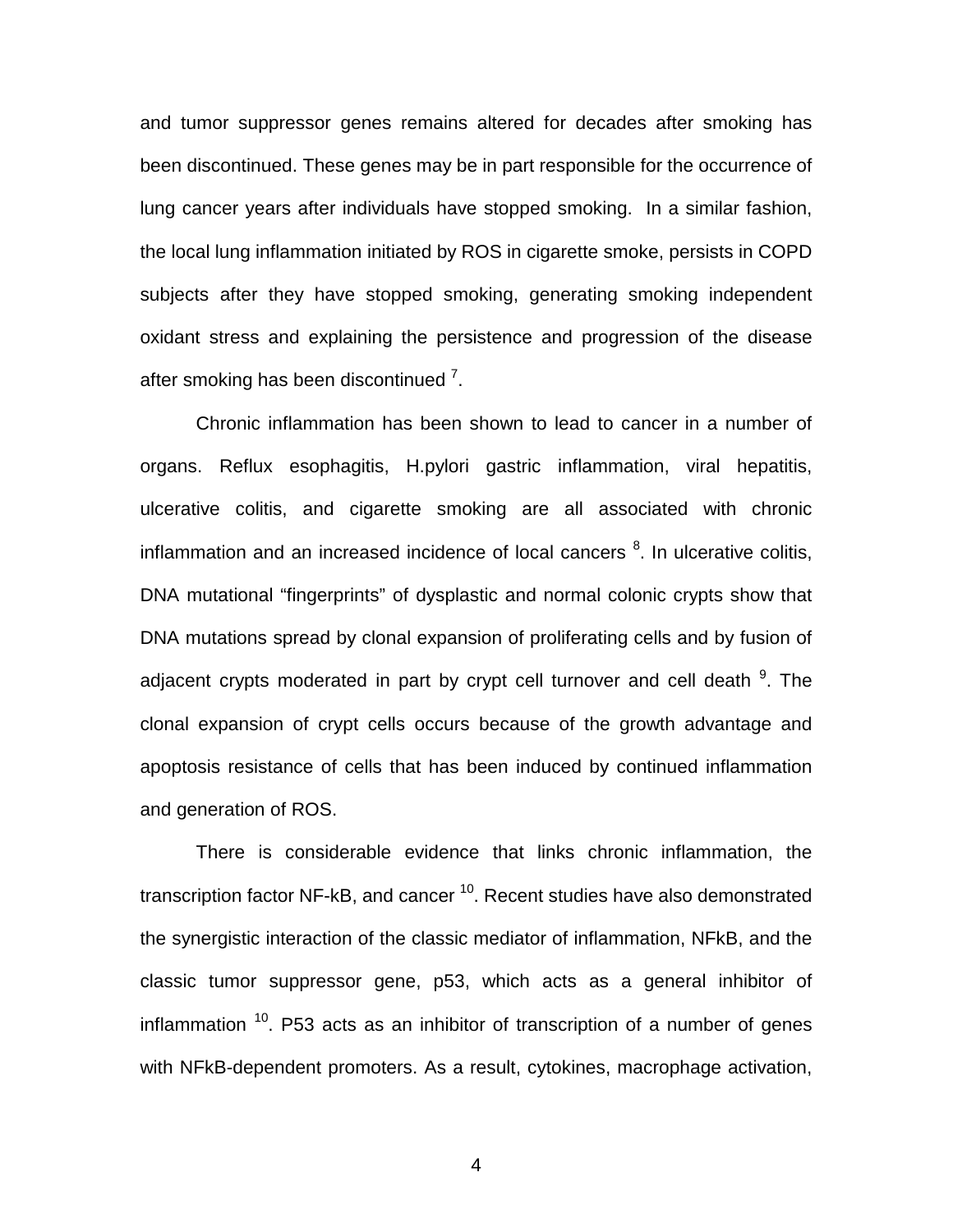and markers of inflammation are increased in mice with absent p53 who are injected with lipopolysaccharide compared to wild type mice with functional p53. Since p53 is often mutated by cigarette smoke, in COPD and in lung cancer, one might expect that oxidant activation of NFkB-mediated inflammation might be excessive, absent the suppressive effect of p53.

The genetic link between chronic lung inflammation and lung cancer has recently been reviewed by comparing QTL (quantitative trait loci, or chromosomal locations of putative susceptibility genes) in mouse models of chronic lung inflammation and mouse models of lung cancer  $11$ . Combined susceptibility loci have been identified at 8 chromosomal sites for genes such as Kras, TNFalpha, etc. The authors also point out that a number of animal studies demonstrate the anti-tumor effects of anti-inflammatory drugs.

#### Gene Expression Profiling:

One way to explore the relation between COPD and lung cancer is to compare global gene expression in resected cancerous and emphysematous lung tissue using high-density gene expression arrays. A number of papers have detailed patterns of gene expression in various lung cancer cell types and stages of lung cancer <sup>12</sup>. Similar studies from other types of cancer and many in vitro studies have been summarized in a now classic "Hallmarks of Cancer" paper <sup>13</sup> (see Table 1). Until recently, there have been no such studies of lung tissue from COPD subjects. Three papers using different gene expression platforms in different COPD populations have generated somewhat similar findings in terms of functional categories of genes altered in emphysema (although individual

 $5<sup>th</sup>$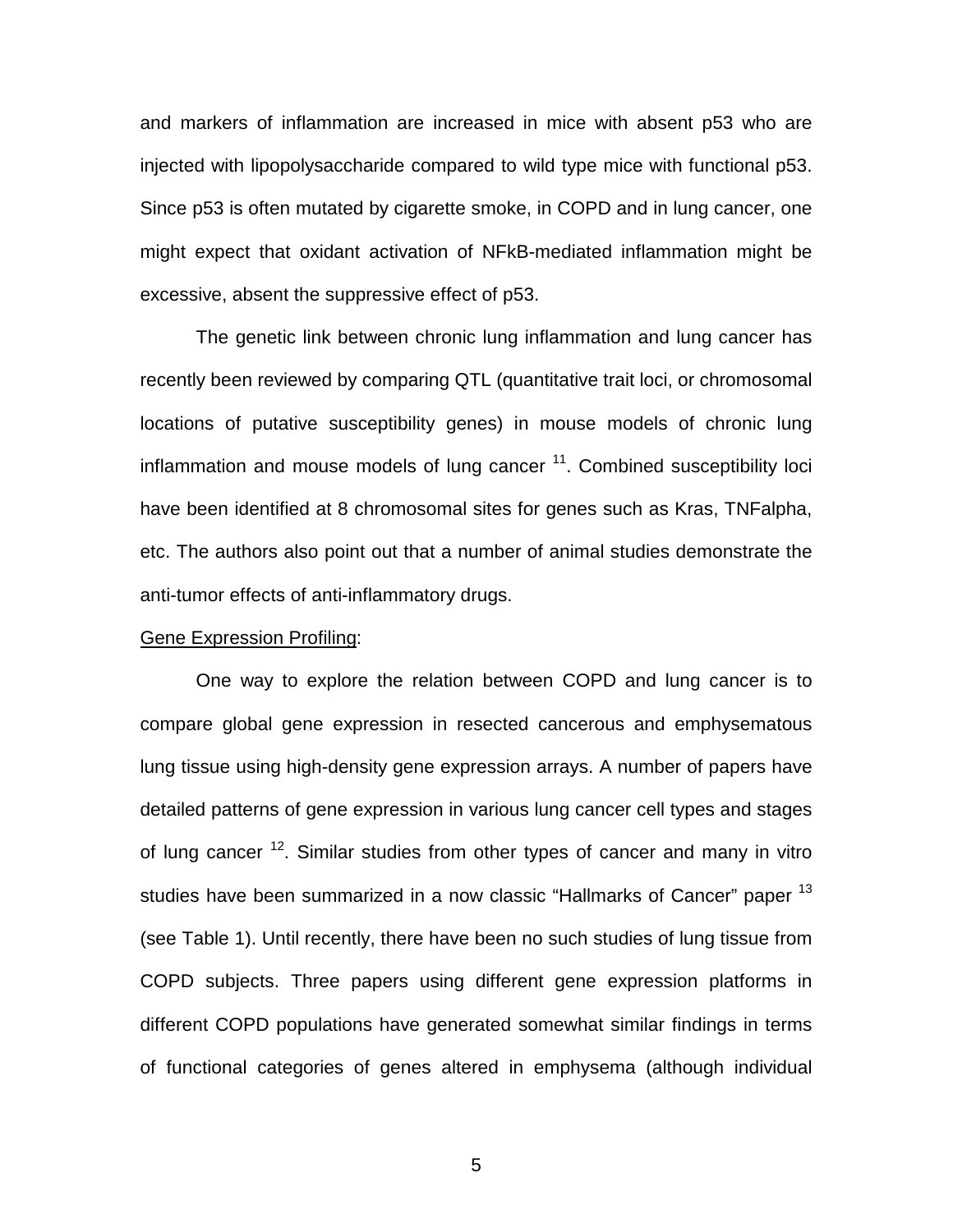genes significantly vary due to differences in study design and data mining)  $14-16$ . Together with previous studies reporting expression of specific genes and proteins in lungs and bronchial biopsies of COPD subjects <sup>17</sup>, a "Hallmarks of COPD" can be constructed (see Table 1). Despite the common inciting agent, cigarette smoke, that generates ROS and inflammation in both COPD and lung cancer, the resulting biologic processes differ considerably. In cancer uncontrolled cell proliferation, lack of cellular apoptosis, tissue invasion and angiogenesis predominate. In COPD, apoptosis, matrix degradation, inflammation and local and systemic immune responses predominate. The reasons for these rather different responses to a common causal agent, cigarette smoke, which presumably generates ROS and inflammation in all smokers, remain unclear.

In order to explore the pathogenetic events associated with cigarette smoke and subsequent initiation of COPD and lung cancer, we have begun to examine the ways in which relatively easily accessible airway epithelial cells respond to cigarette smoke and the differences that occur in smokers with and without COPD or lung cancer. Our studies are based on the well-established concept that smoking induces a field of epithelial cell injury  $6,18$ ; i.e. all airway epithelial cells are exposed and react to cigarette smoke, and therefore the expression of genes in relatively accessible airway epithelial cells might provide insights into the COPD or cancer generating processes that smoking has initiated in the lung as a whole. A number of studies have documented various forms of DNA injury, such as loss of heterozygocity and DNA methylation, in bronchial

 $\sim$  600  $\sim$  600  $\sim$  600  $\sim$  600  $\sim$  600  $\sim$  600  $\sim$  600  $\sim$  600  $\sim$  600  $\sim$  600  $\sim$  600  $\sim$  600  $\sim$  600  $\sim$  600  $\sim$  600  $\sim$  600  $\sim$  600  $\sim$  600  $\sim$  600  $\sim$  600  $\sim$  600  $\sim$  600  $\sim$  600  $\sim$  600  $\sim$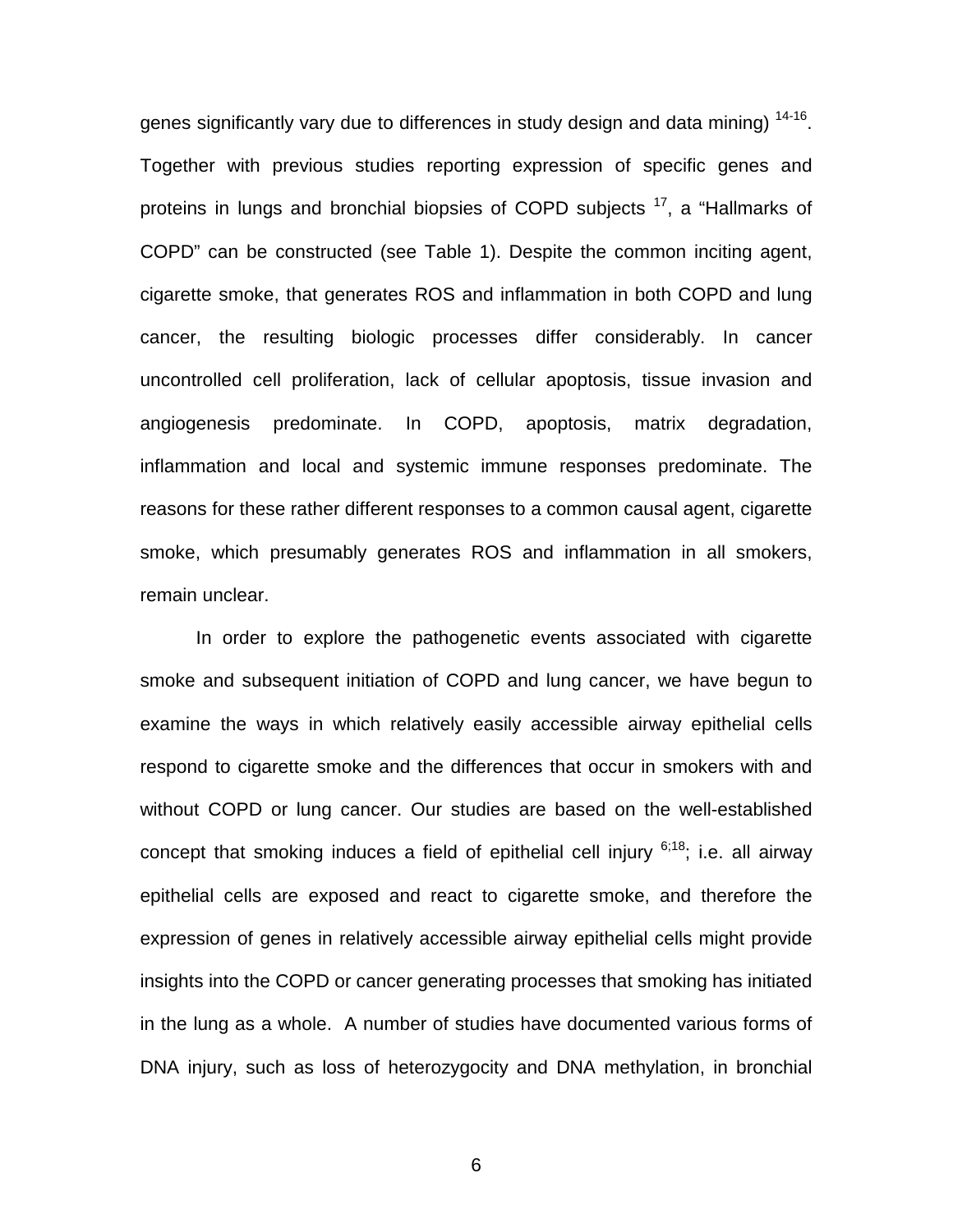biopsies and brushings of airways in smokers both with and without lung cancer and some have found similar changes in buccal mucosal biopsies. Our laboratory has been using high-density oligonucleotide arrays to measure gene expression profiles of large airway epithelial cells obtained at bronchoscopy in normal non-smokers, current and former smokers with and without lung cancer and current and former smokers with COPD. Our initial studies defined the normal airway transcriptome, i.e. the genes expressed in large airway epithelial cells of normal non-smokers <sup>6</sup>. We next explored how the airway epithelial cell transcriptome changes in cigarette smokers. We found ~ 100 genes that differed between smokers and non-smokers at a highly significant level. Many the genes whose expression levels increased were drug metabolizing (xenobiotic) and antioxidant genes. Several of the genes whose expression increased were oncogenes and several whose expression decreased were putative tumor suppressor and immunomodulatory genes. Expression of a number of genes correlated with cumulative smoking history. We have also found that gene changes, corrected for smoking history, were greater and often different in African Americans than in Caucasians (manuscript in preparation) and lung cancer appears to be more frequent in African Americans<sup>19</sup>. Many of the genes that changed in smokers returned to non-smoker levels within several years of smoking cessation, although ~15% (mostly oncogenes and tumor suppressor genes) do not return to normal even 20-30 years after smoking cessation, consistent with the observation that risk for developing lung cancer remains high for decades after smoking cessation.

7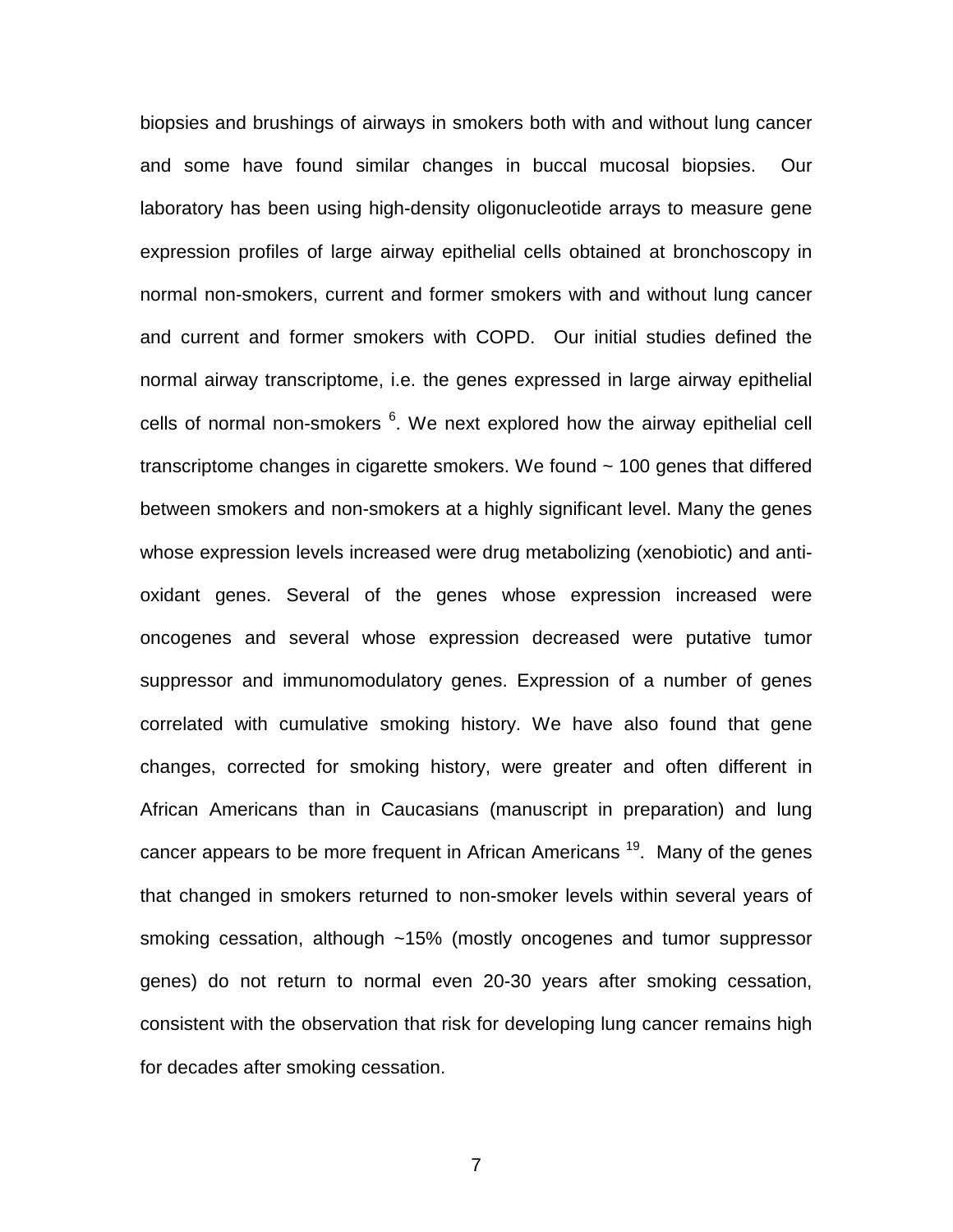We have since extended these studies to current and former smokers with lung cancer and have begun to study current and former smokers with COPD. It is clear that subjects with lung cancer have a unique gene expression profile in airway epithelial cells that distinguish them from comparable subjects without lung cancer and this profile may have value as a diagnostic tool. Preliminary studies of subjects with COPD suggest that there may also be a gene expression profile that is characteristic of COPD. We have already identified a number of genes whose expression levels correlate in a negative or positive fashion with FEV1 and are not altered in subjects with lung cancer.

While our cancer studies may provide new tools for the early diagnosis of lung cancer, gene expression profiles will not replace the FEV1 or chest CT scans for the diagnosis of COPD. We believe that the ultimate value of such studies lies in the integrative analysis of expression data utilizing increasingly sophisticated bioinformatic approaches for defining transcriptional activation and protein-protein interaction networks and signaling pathways. It is this parsing of expression data that will begin to provide fundamental biologic insights into disease pathogenesis and will ultimately identify potential therapeutic targets for preventing or treating disease.

#### Pathways To Lung Cancer and COPD:

Despite all of the studies noted above, the reason that some smokers develop COPD, some develop lung cancer, and some are free of disease remains unclear. Figure 1 depicts similarities and differences in the major biologic and molecular events that lead to each disease and provides some ideas

en andere andere andere andere andere andere andere andere andere andere andere andere andere andere andere a<br>En de andere andere andere andere andere andere andere andere andere andere andere andere andere andere andere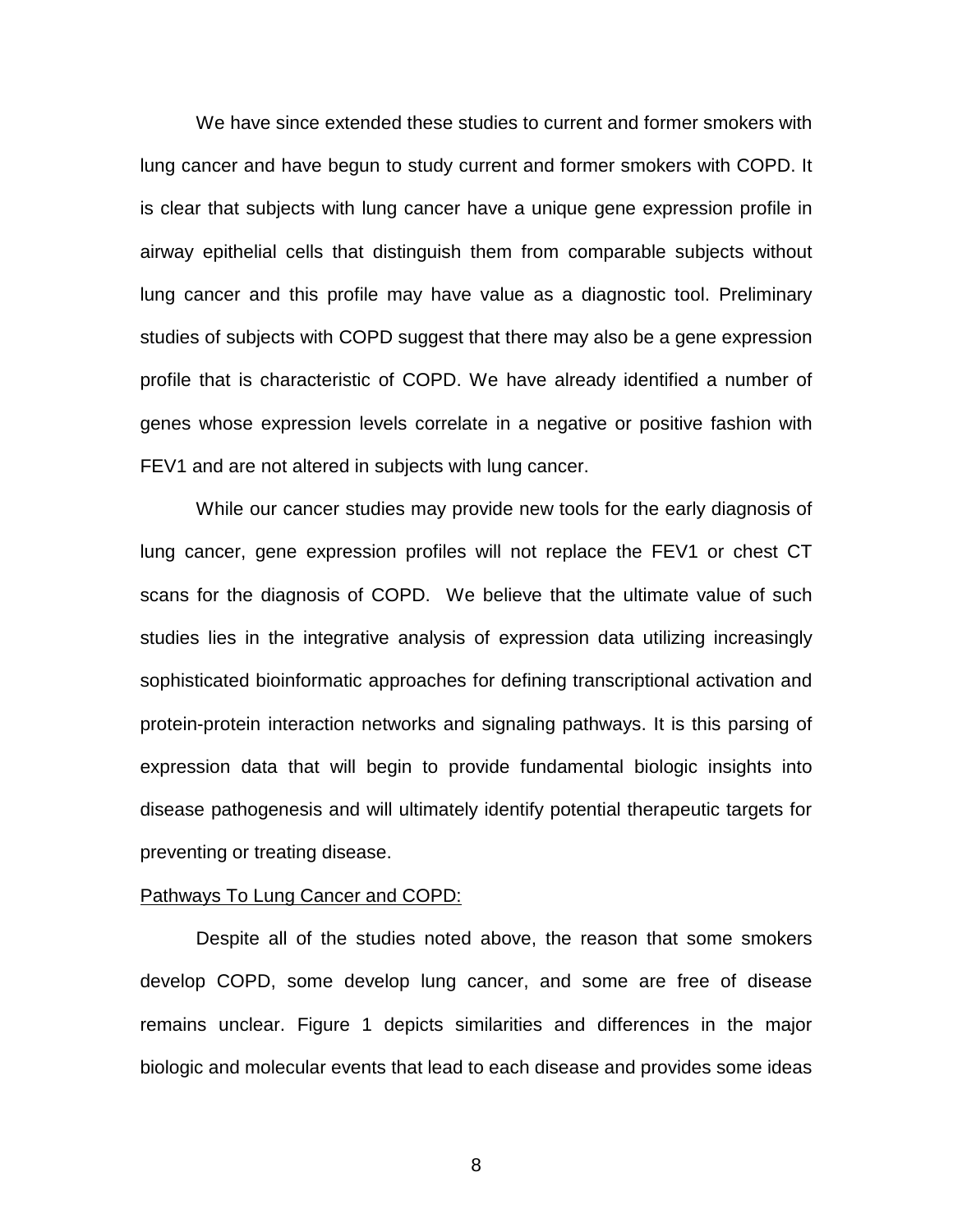about pathogenetic differences between COPD and lung cancer. Smoke contains high concentrations of oxidants and free radicals (ROS) along with thousands of particulates. Local antioxidant and metabolizing enzymes inactivate many potentially toxic species and in the process often generate more reactive oxidant species. As noted earlier, NF-kB activation and subsequent transactivation of inflammation-related genes appears to play a central role in both COPD and cancer. These events occur to some extent in all smokers, even those without evident lung disease. Which genes are activated and which are suppressed in smokers may be a major determinant of whether a smoker remains disease free, or develops cancer or COPD. In COPD, matrix degradation and excessive apoptosis, with loss of blood vessels and incomplete tissue repair predominates. In lung cancer, excessive DNA damage and incomplete DNA repair predominate. The diseases diverge further with genomic instability causing further chromosomal abnormalities resulting in clonal expansion of cells that have a growth advantage occurring in cancer, while an intense immune response and further inflammation predominate in COPD. The process by which these events diverge is unclear; it may be a consequence of random mutations in DNA. More likely, heritable genetic polymorphisms influence susceptibility to DNA or connective tissue damage, efficiency of DNA or connective tissue repair, the intensity of immune responses to constituents of tobacco smoke or to degraded connective tissue, or genomic instability, determine the disease pathway taken. It is also likely that genetic factors explain the absence of either disease in most smokers. We can certainly learn as much

9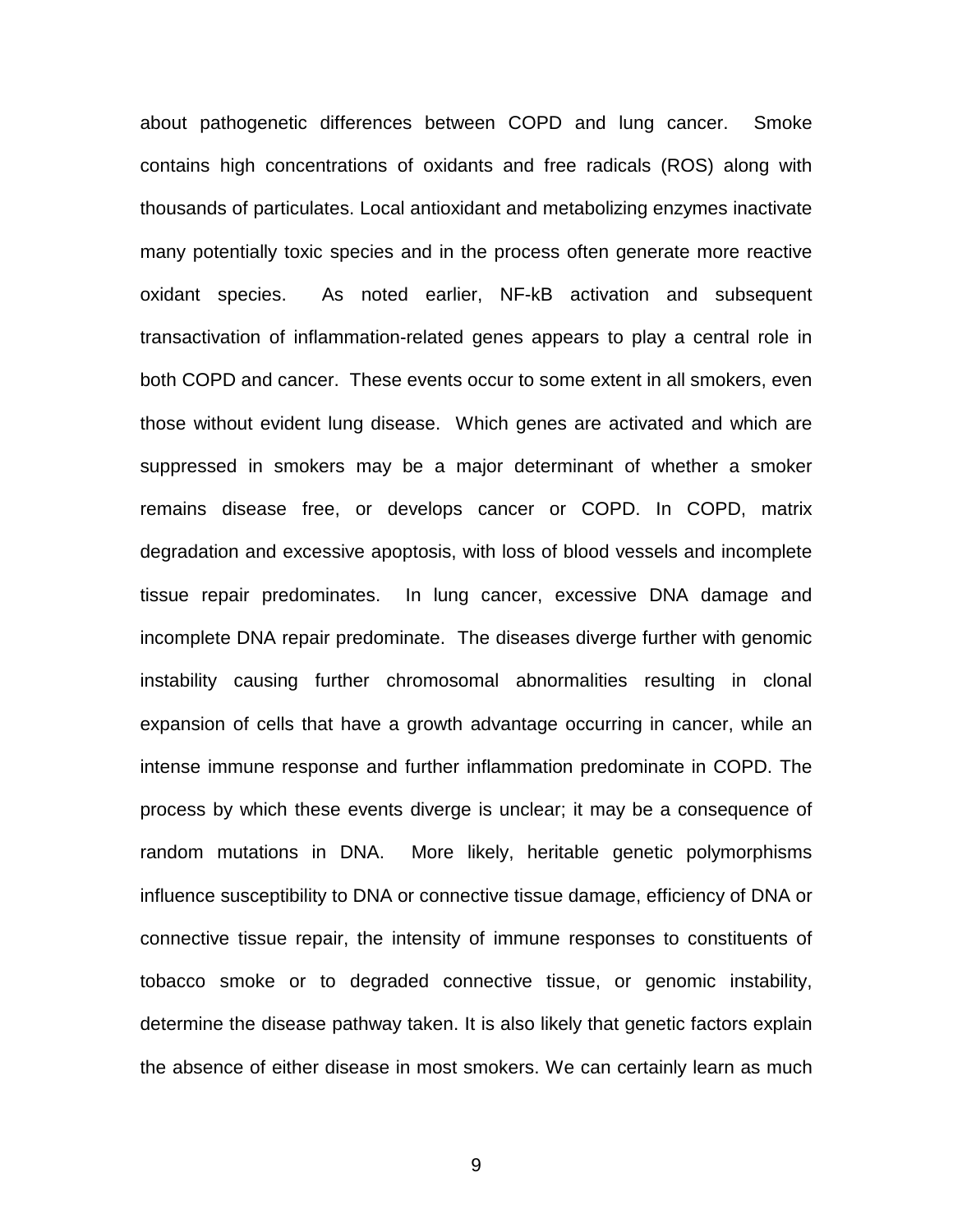from studying the genomics and genetics of individuals who have substantial smoking histories and no evidence of either COPD or cancer as we can from studying smokers with cancer or COPD.

The recent focus on smoking-related lung disease and on COPD and lung cancer, and the advances that have been made in defining important pathogenetic mechanisms hold promise for clarifying the relation between inflammation, cancer, and COPD, and for identifying potential therapeutic targets in the next decade.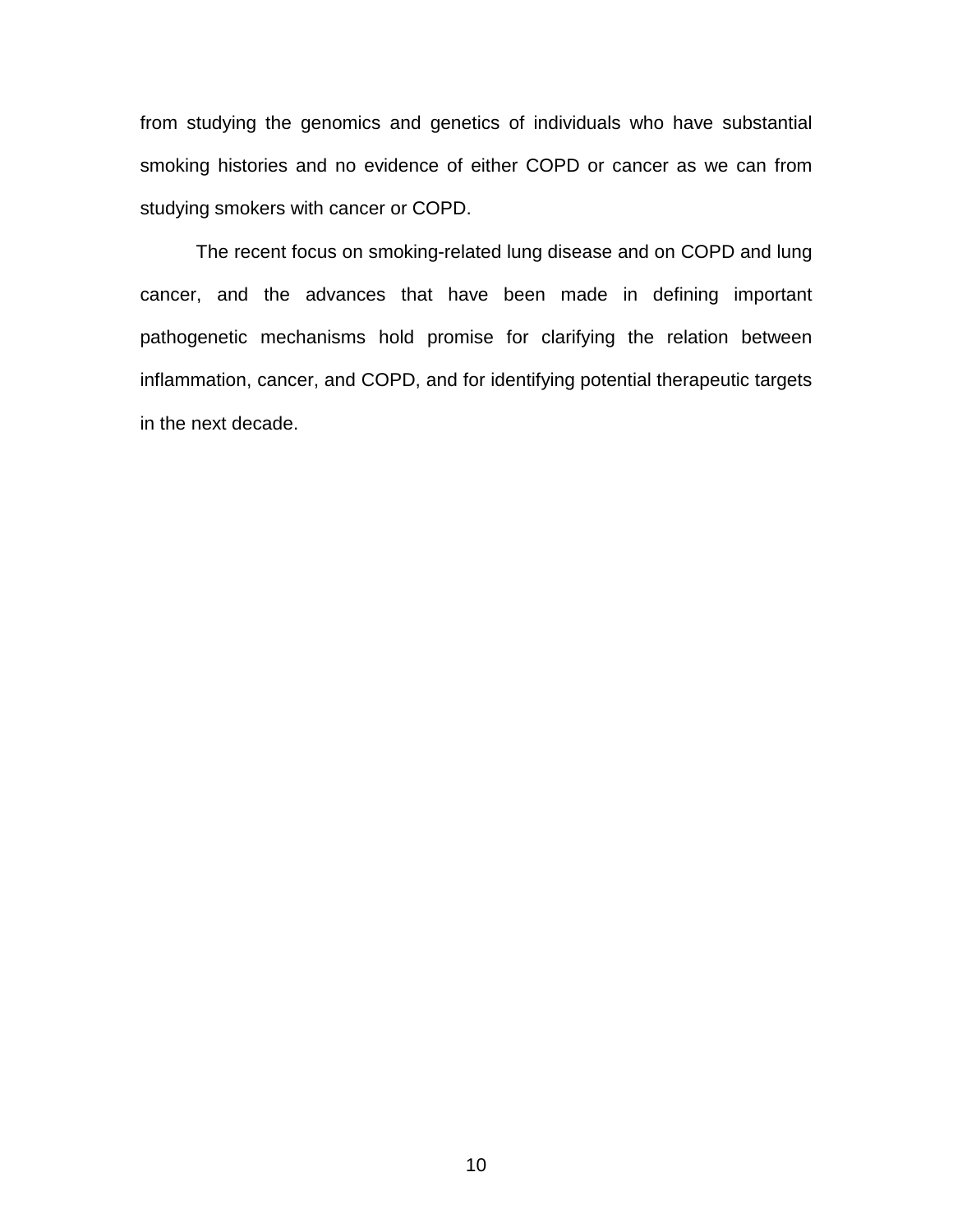## **TABLE 1: Unique Biologic Features of Lung Cancer and COPD**

HALLMARKS OF CANCER( ) HALLMARKS OF COPD

Evading apoptosis<br>
Self-sufficiency of growth Matrix degradation Self-sufficiency of growth Matrix degradation<br>
Insensitivity to anti-growth Ineffective tissue repair Insensitivity to anti-growth Sustained angiogenesis Limitless replication

Tissue invasion<br>
Sustained angiogenesis<br>
Limited angiogenesis<br>
Limited angiogenesis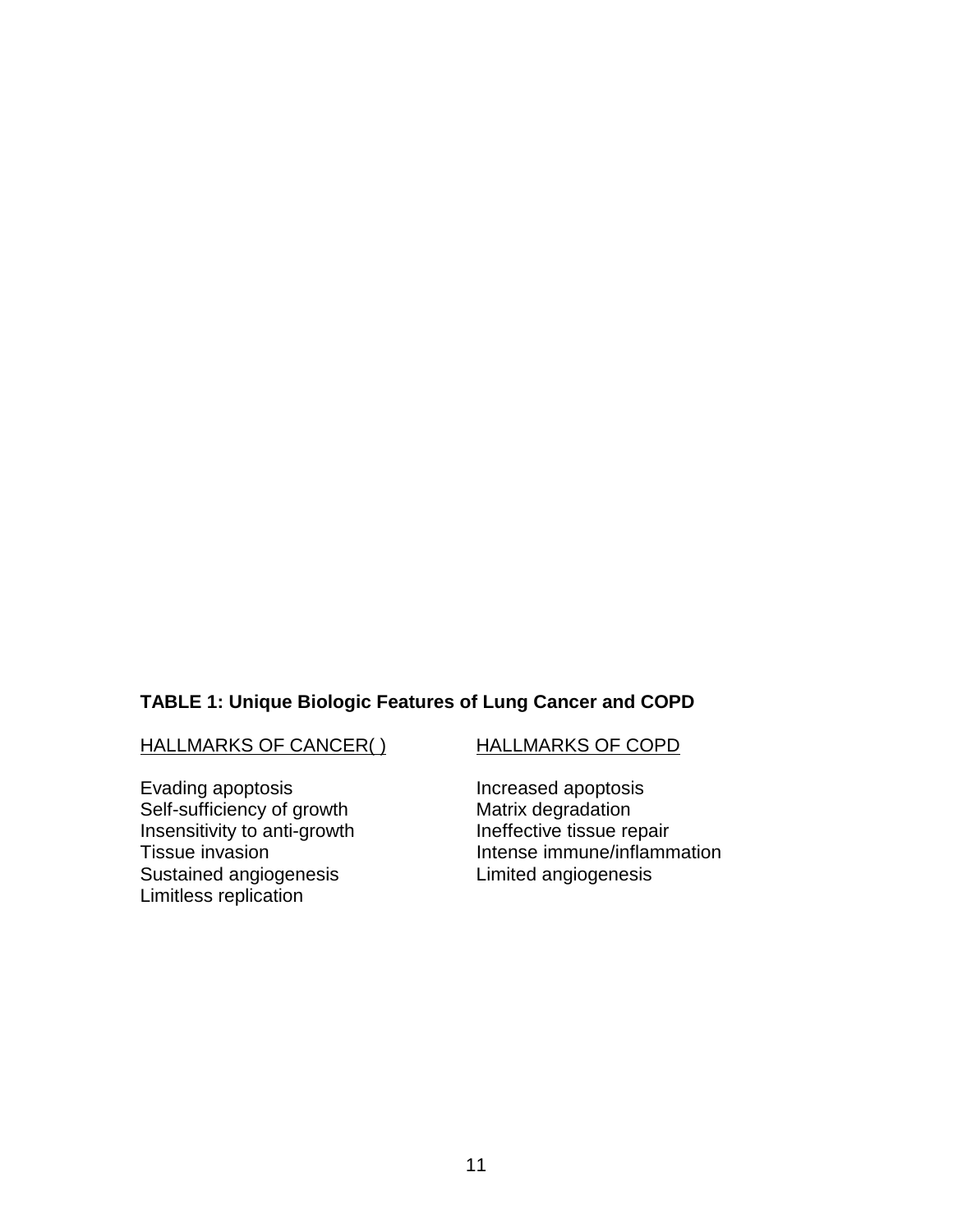**Figure 1: Inflammation-related Pathways in Lung Cancer and COPD** 



**Figure 1: Pathways to lung cancer or COPD.**

See text for explanation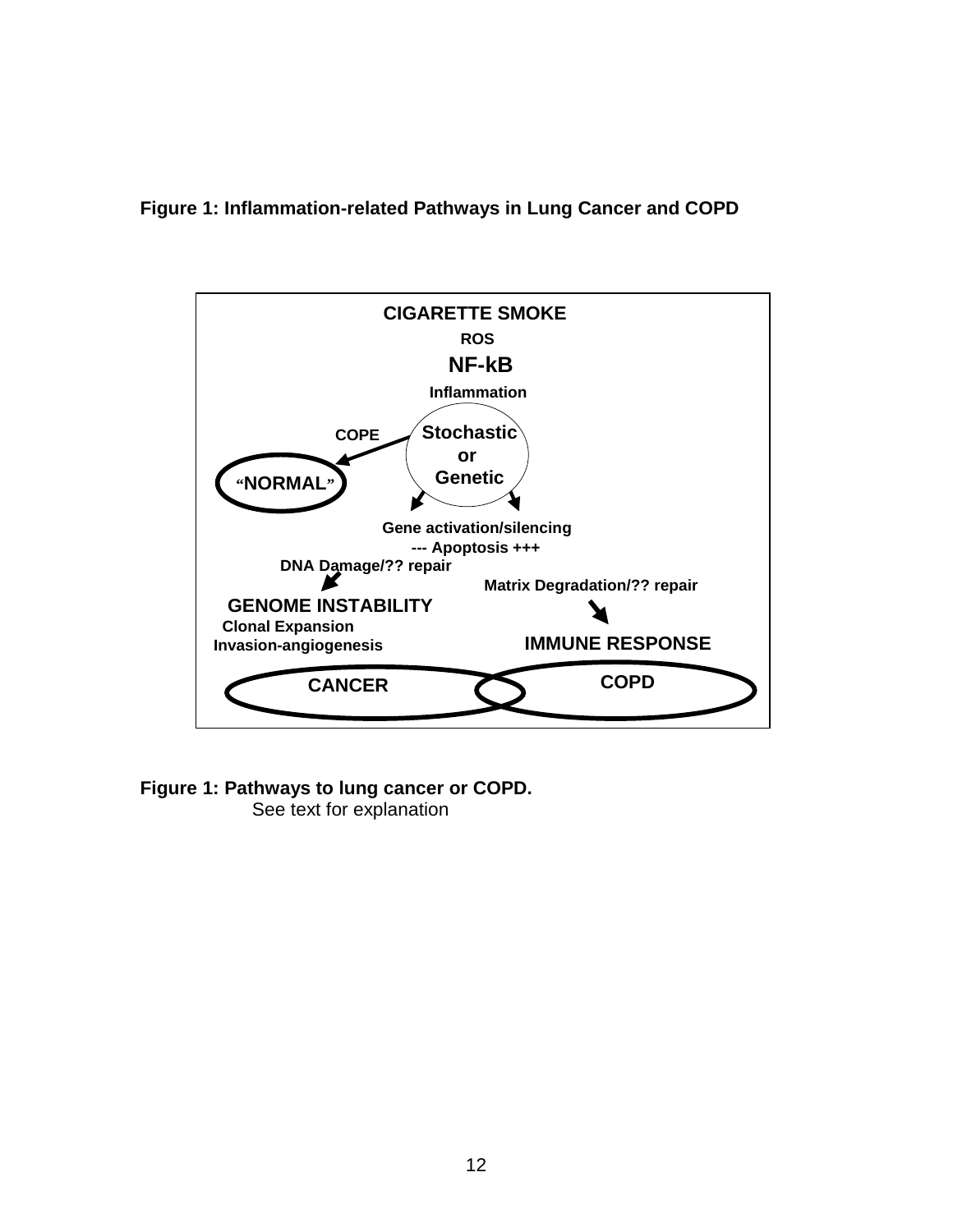## **Reference List**

- (1) Mannino DM, Aguayo SM, Petty TL et al. Low lung function and incident lung cancer in the United States: data From the First National Health and Nutrition Examination Survey follow-up. Arch Intern Med 2003; 163(12):1475-1480.
- (2) Tockman MS, Anthonisen NR, Wright EC et al. Airways obstruction and the risk for lung cancer. Ann Intern Med 1987; 106(4):512-518.
- (3) Lange P, Nyboe J, Appleyard M et al. Ventilatory function and chronic mucus hypersecretion as predictors of death from lung cancer. Am Rev Respir Dis 1990; 141(3):613-617.
- (4) MacNee W. Oxidants/antioxidants and COPD. Chest 2000; 117(5 Suppl 1):303S-317S.
- (5) Proctor RN. Tobacco and the global lung cancer epidemic. Nature Reviews Cancer 2001; 1(1):82-86.
- (6) Spira A, Beane J, Shah V et al. Effects of cigarette smoke on the human airway epithelial cell transcriptome. Proc Natl Acad Sci U S A 2004; 101(27):10143-10148.